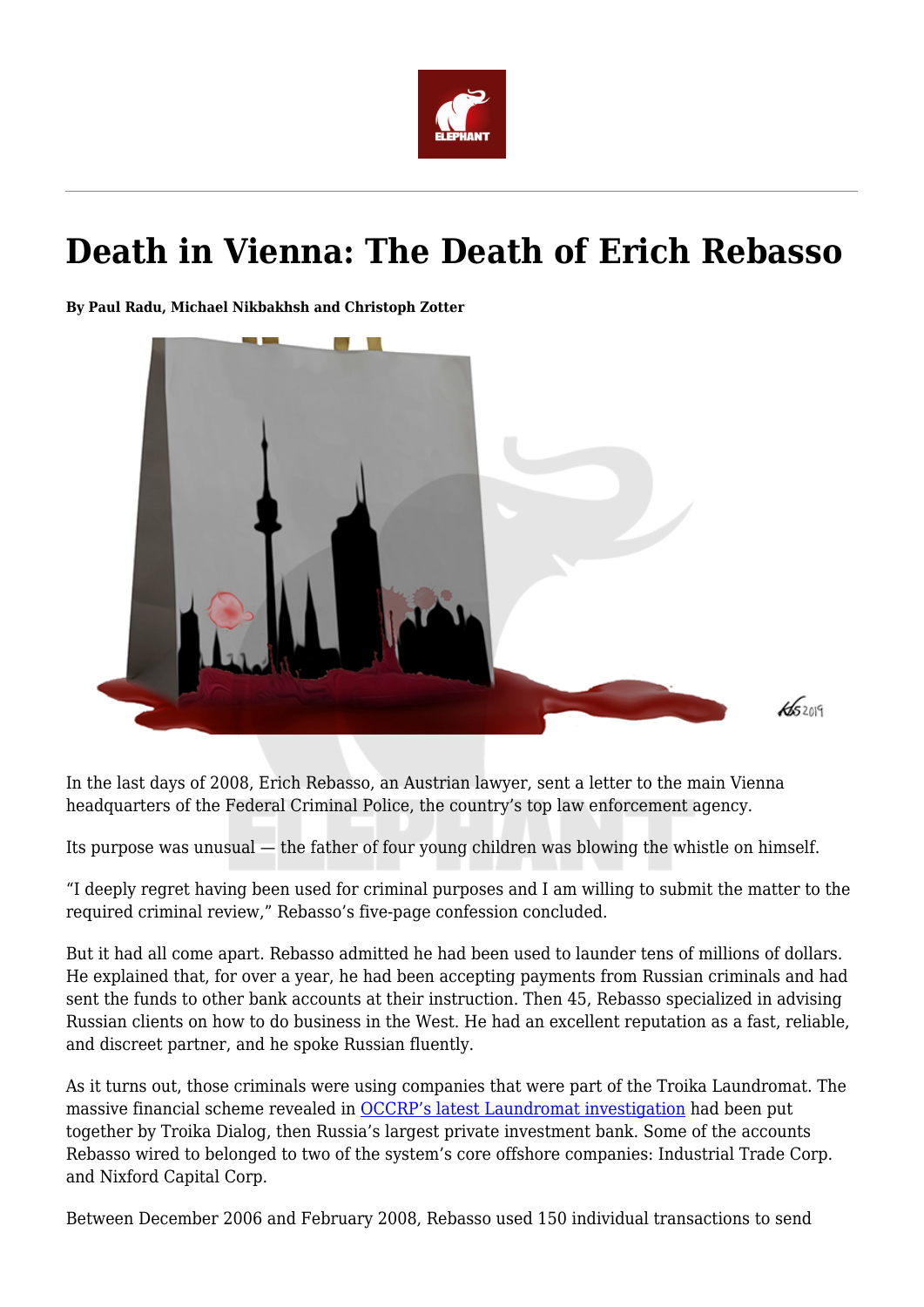almost US\$ 96 million to laundromat accounts at Ukio Bankas, a Lithuanian bank.

Many of the reasons specified for the transfers made little sense for a law firm. Along with trades involving "fruits and vegetables," "consumer goods," and "electronic goods," Rebasso is even listed as buying "frozen herring" from companies with Ukio bank accounts. More likely, the description was a red herring aimed at Ukio's compliance department.

Rebasso's own Austrian bank accounts were held at Raiffeisenlandesbank Niederösterreich-Wien (RLB). Though the bank investigated his large transfers, it appeared to take no further action for two years — at which point it finally pressed him to stop.

The massive financial scheme revealed in OCCRP's latest Laundromat investigation had been put together by Troika Dialog, then Russia's largest private investment bank

Rebasso's confessional letter had little effect. While police looked into the matter, it was two years later when they informed him that they had stopped the proceedings because they believed any potential crime had happened outside their jurisdiction and been committed by foreigners.

Two years after that, Rebasso was dead.

## **The Sheremetyevo Fraud**

According to his statement, Rebasso's involvement in the money laundering scheme began on a visit to Moscow in November 2006 where he was introduced to Viatcheslav Dremin, a Russian businessman. Dremin told him that he provided financial services to Russians who needed to transfer funds abroad. But the official system for sending money across borders was very bureaucratic, he said, and he needed to speed up the process. He wanted Rebasso to act as his trustee in Vienna to help him move the money faster.

The lawyer accepted. Soon, two Vienna bank accounts belonging to his Austrian company, Schulhof Investigation (later renamed Sostegno), began receiving large sums from companies Dremin represented, along with instructions on where to send them. In every instance, he received his directions via an anonymized email address.

Rebasso worked on behalf of three insurance companies registered in Dagestan, a troubled North Caucasus republic within the Russian Federation.

At least some of the money appeared to be of criminal origin.

One of the companies Dremin represented, National Insurance, was directed by Russian businessman Maxim Vedenin. In 2011, Vedenin would be sentenced to 19 years in prison for robbery and the murders of two prostitutes.

Prior to that, Vedenin's company had received money from a widely-known fraudulent scheme involving fuel at Moscow's Sheremetyevo airport that OCCRP uncovered in 2012.

Between 2003 and 2008, Moscow's busiest airport bought fuel through a long chain of intermediaries that grossly inflated its cost. According to court documents, phantom companies earned at least \$200 million in unnecessary markups in 2006 and 2007 alone. The Russian government lost more than 1 billion rubles (\$40 million) in tax revenue from the scheme. The higher fuel costs also meant higher airplane ticket prices for the travelling public.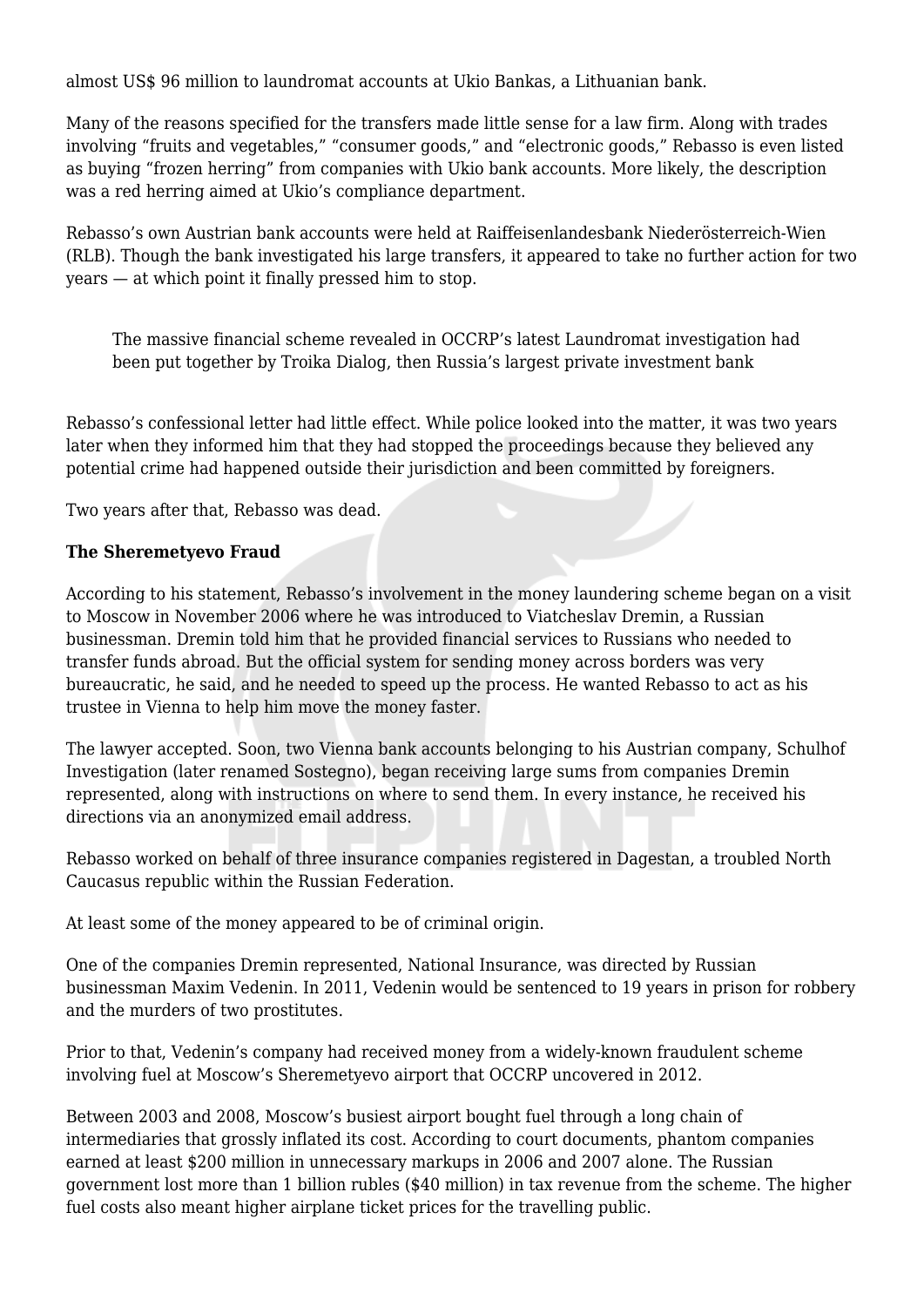A portion of the money generated by the scheme was laundered through the Troika Laundromat. Vedenin's company, National Insurance, received some of the proceeds, and then sent them on to Rebasso's company.

The Austrian lawyer then sent the funds into the Troika Laundromat, using it as a money laundering system. Over the same period, between December 2006 and March 2007, he sent \$19.4 million to the accounts of Nixford and Industrial Trade Corp. To justify the transfers to the bank, he provided false invoices indicating he had bought "consumer goods" from the Troika Laundromat companies, or was simply paying "for bills."

All but one of Dremin's companies have been dissolved, and he couldn't be reached for comment.

## **Raiffeisen Looks In**

Despite Rebasso's efforts to mask his money transfers as legitimate trade deals, his own bank began to investigate the financial activity in the spring of 2007.

On March 15, Rebasso's office received a letter from his bank's legal department inquiring about a "sharp increase in transaction amounts" on one of his accounts. The bank wanted to know on whose behalf Rebasso was acting.

A few days later, Rebasso responded in a letter, explaining that he was handling "foreign payments" for three Russian insurance companies. He also provided their names, their information from the Russian commercial register, and evidence of his business relationship with them.

The bank appears to have been satisfied with Rebasso's explanation, because afterward, his transfers continued.

(A representative of RLB said the bank could not comment on its clients and that it had complied with all anti-money-laundering obligations.)

# **A Last Client**

In mid-2007, Rebasso's statement to police says, Alfis Mirgunov, one of the Russian partners in his arrangement with Dremin, got in touch. Mirgunov planned to start his own financial enterprise and wanted Rebasso to open bank accounts in Austria on his behalf. Once again, the lawyer agreed.

He opened three new RLB accounts for his company, Schulhof, to handle the anticipated load. The accounts were denominated in U.S. dollars, euros, and Russian rubles and soon, more money started to pour in. Once again, Rebasso received his instructions from an anonymous e-mail address, this time identified only by a sequence of digits.

In mid-2007, Rebasso's statement to police says, Alfis Mirgunov, one of the Russian partners in his arrangement with Dremin, got in touch. Mirgunov planned to start his own financial enterprise and wanted Rebasso to open bank accounts in Austria on his behalf. Once again, the lawyer agreed.

Over two months near the beginning of 2008, Rebasso wired \$68.3 million in 106 individual transfers to a bank account owned by Vantrel Invest Ltd., a New Zealand–registered shelf company.

Vantrel doesn't appear to be a Troika Laundromat company; rather it is an intermediary that sent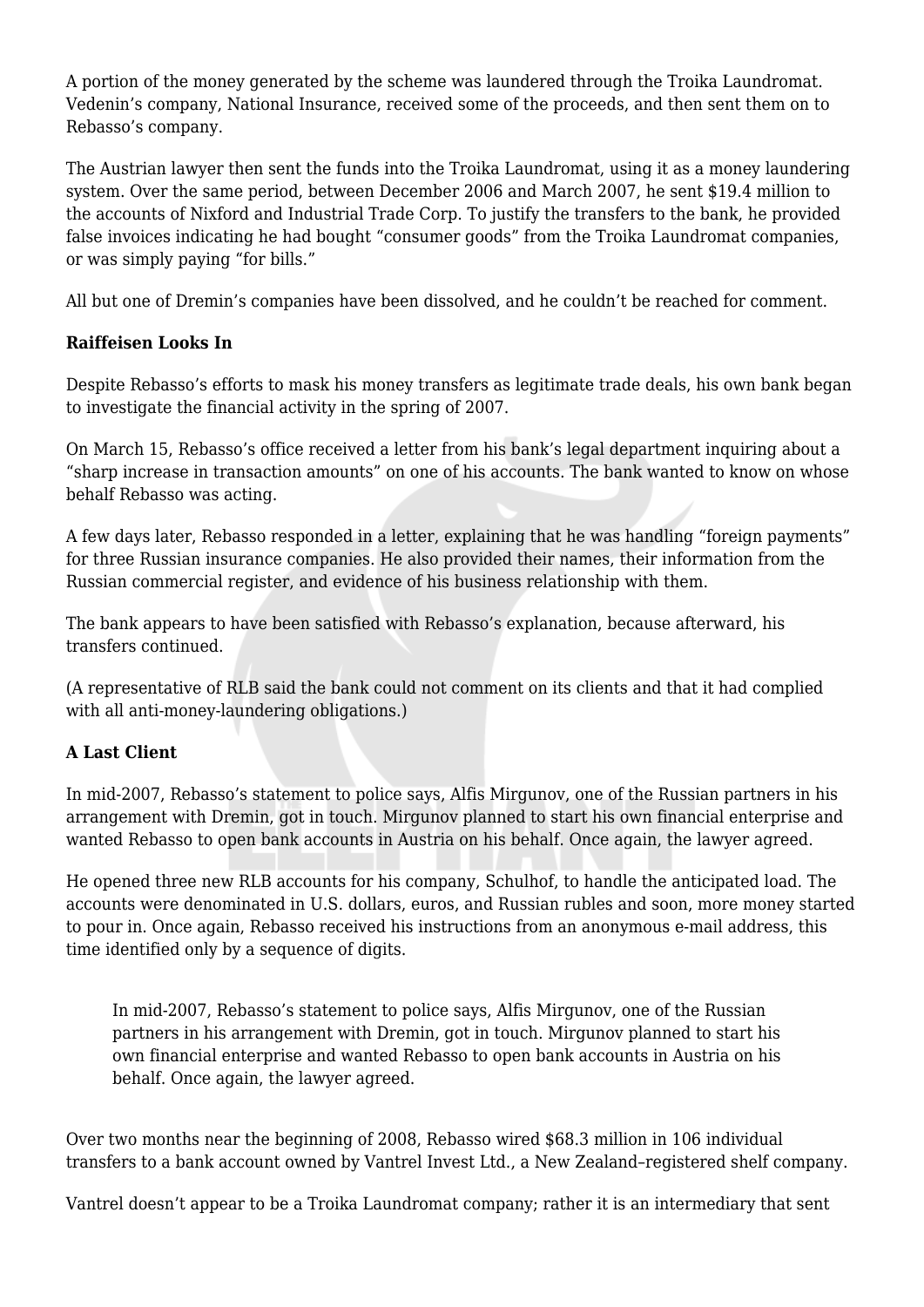millions on to the Laundromat. (Vantrel's bank account was held at Ukio Bankas, where many Laundromat companies held their accounts.) Documents related to the transactions said they were to buy mobile phones, though this explanation is almost certainly another fiction.

In his confessional letter, Rebasso told the Austrian police that he stopped working for the Russians in 2008. It isn't known how much money he took for his services.

"I ended this activity at the end of February," he wrote. "Among other reasons, primarily because the scope overwhelmed my control options."

His hesitation appeared to be only part of the truth.

In fact, that month, Rebasso's Austrian bank, RLB, had had enough. His transactions had apparently triggered another serious review, and senior executives told Rebasso he would need his own banking license to continue such large transfers.

## **The Finlist Fraud**

Though he had stopped working with his Russian partners, Rebasso's troubles were just beginning. He appeared to have become an unwitting facilitator of a fraudulent investment scheme.

According to his letter, in June 2008, Rebasso started receiving emailed complaints from ordinary Russians who said their savings had been stolen.

Rebasso described the correspondents as "rather simple-minded, not very wealthy people who were baited with internet ads."

Apparently, the victims of the scheme had been offered what appeared to be lucrative investment opportunities through a platform called Finlist Forex Found. Then, without Rebasso's knowledge, they were instructed to send their money to the accounts of his Austrian company, Sostegno.

Rebasso said the Russian fraudsters provided the investors with fake documents bearing his forged signature (some of these were shared with him by the angry correspondents). When the money arrived in his accounts, Rebasso sent it on without being aware of its origins.

Now the victims were furious, demanding repayment of money he had already sent on to the Laundromat.

Rebasso said the Russian fraudsters provided the investors with fake documents bearing his forged signature (some of these were shared with him by the angry correspondents). When the money arrived in his accounts, Rebasso sent it on without being aware of its origins

Rebasso got in touch with Mirgunov and asked what was happening. The Russian told him he would fix the problem and reimburse anyone who had lost money. But he never did, and by the end of the year, Rebasso sent his letter to the Federal Criminal police.

# **The Beginning of the End**

The police forwarded the case to the public prosecutor's office in Vienna. Nothing appeared to happen. On Dec. 3, 2010, two years after his complaint, Rebasso was notified that police had ended their case. It had been dismissed because the public prosecutor decided the case was outside